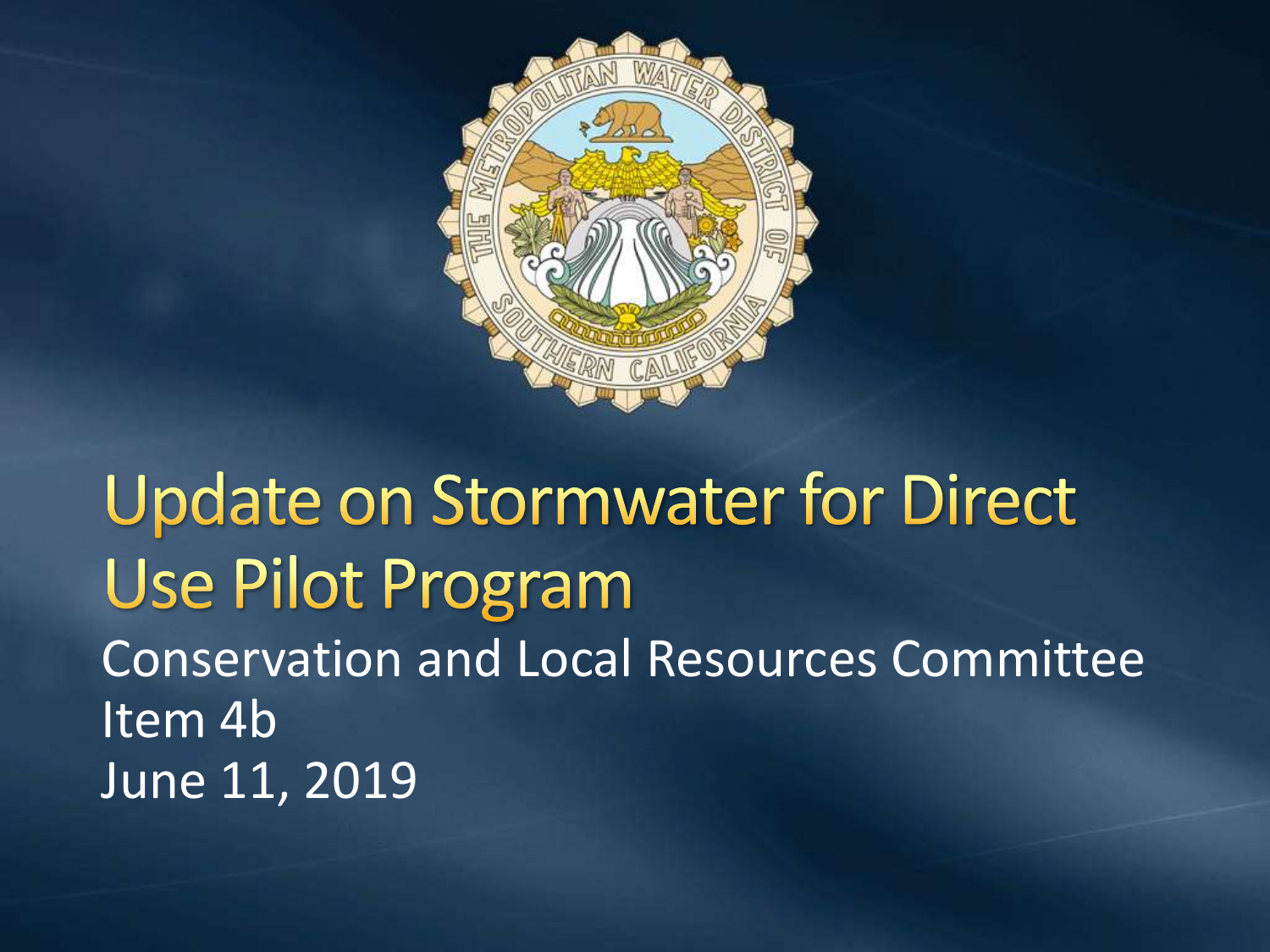### **Proposed Stormwater Pilots**

#### DIRECT USE PILOT



Cistern

#### RECHARGE PILOT



#### Spreading Basin



Green Street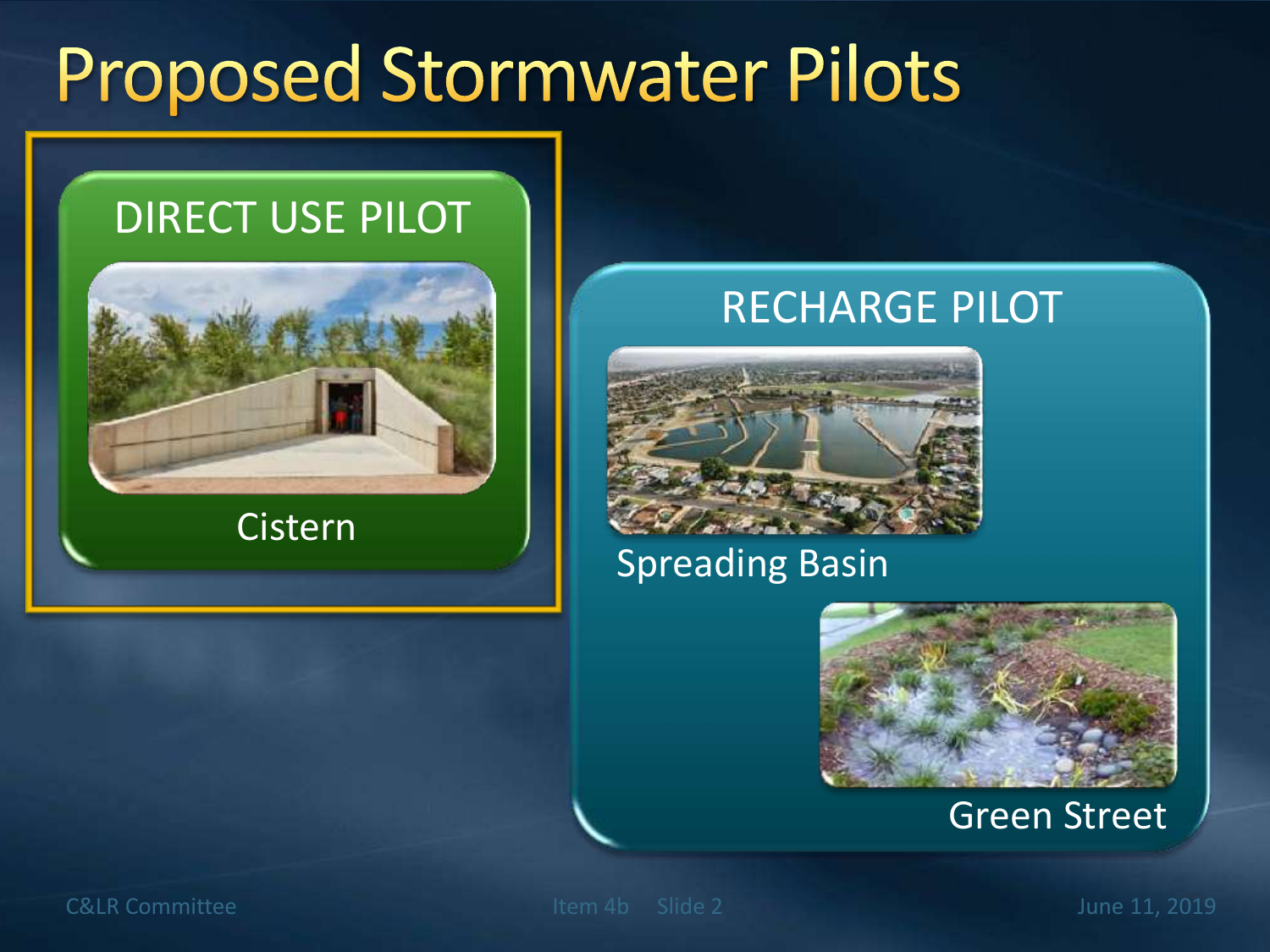# **Benefits of Stormwater Projects**



C&LR Committee Item 4b Slide 3 June 11, 2019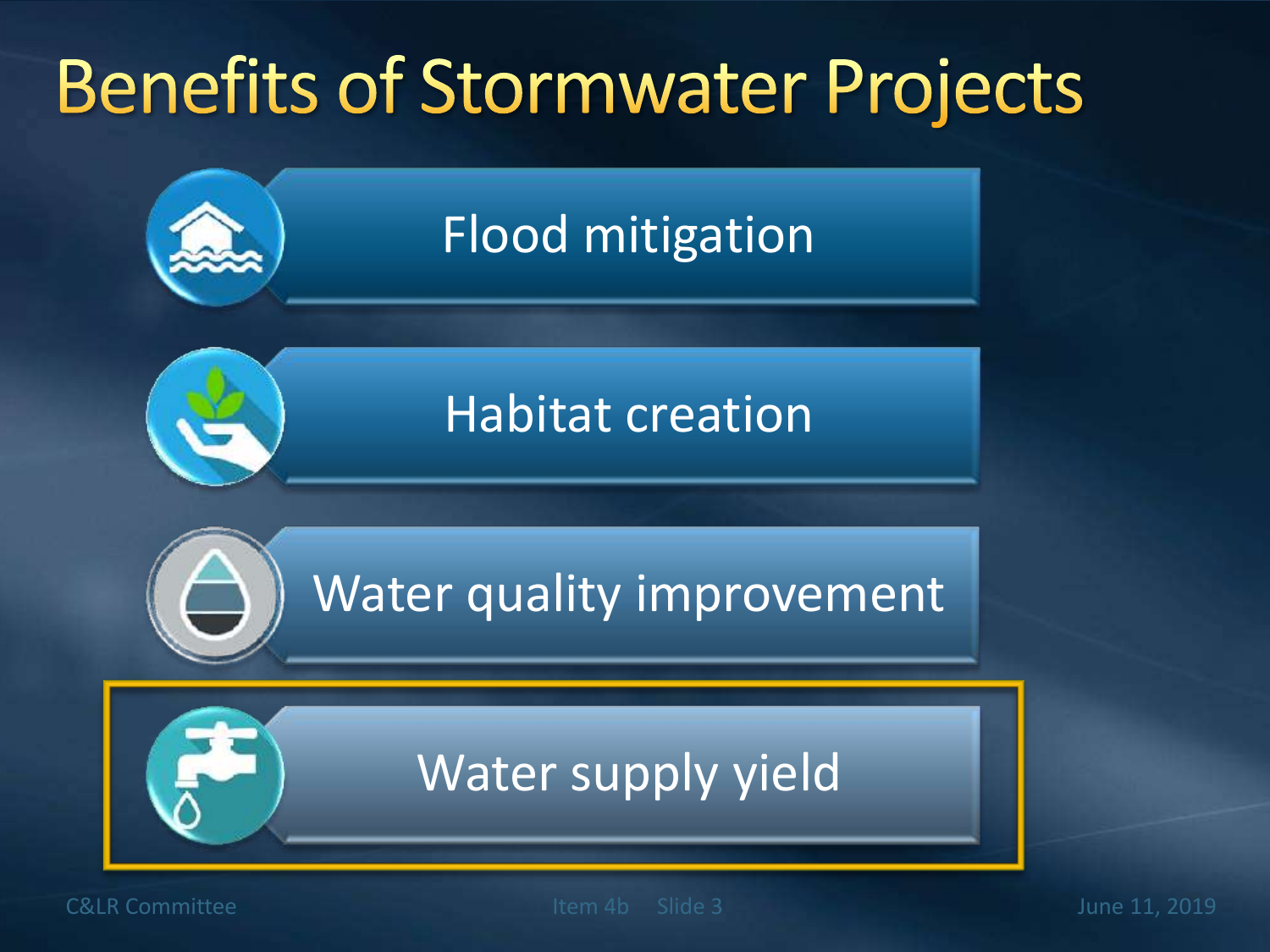# **Proposed Pilot Program Purpose**

Capture actual costs and volumes of stormwater projects

Provide incentives to encourage stormwater project monitoring

Evaluate the water supply benefit







C&LR Committee Item 4b Slide 4 June 11, 2019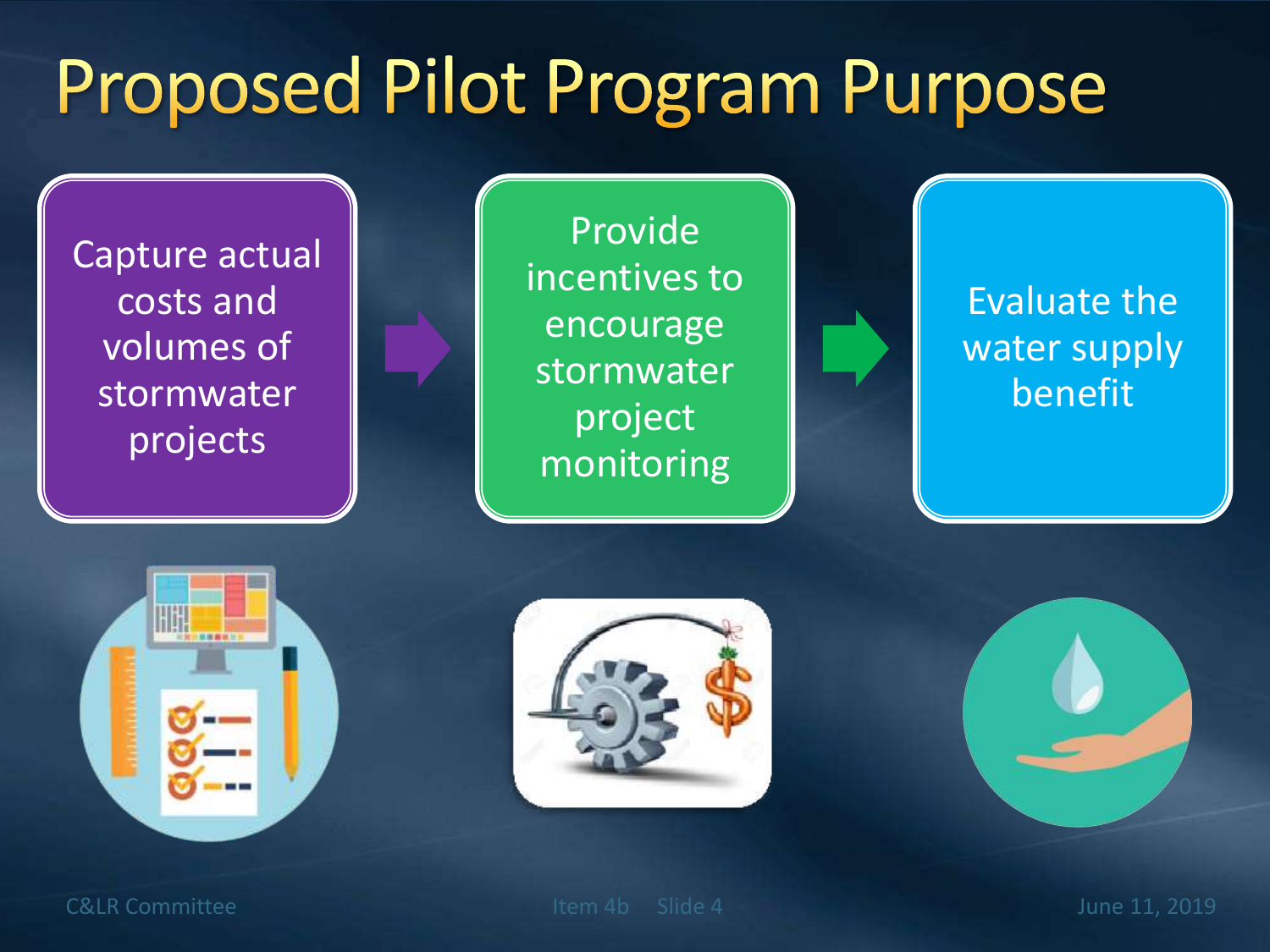# **Original Proposed Pilot Program**



#### Program Start

• September 2019

Budget

- \$5 million
- Max. \$500,000 / project

Participation

• Public/private sites

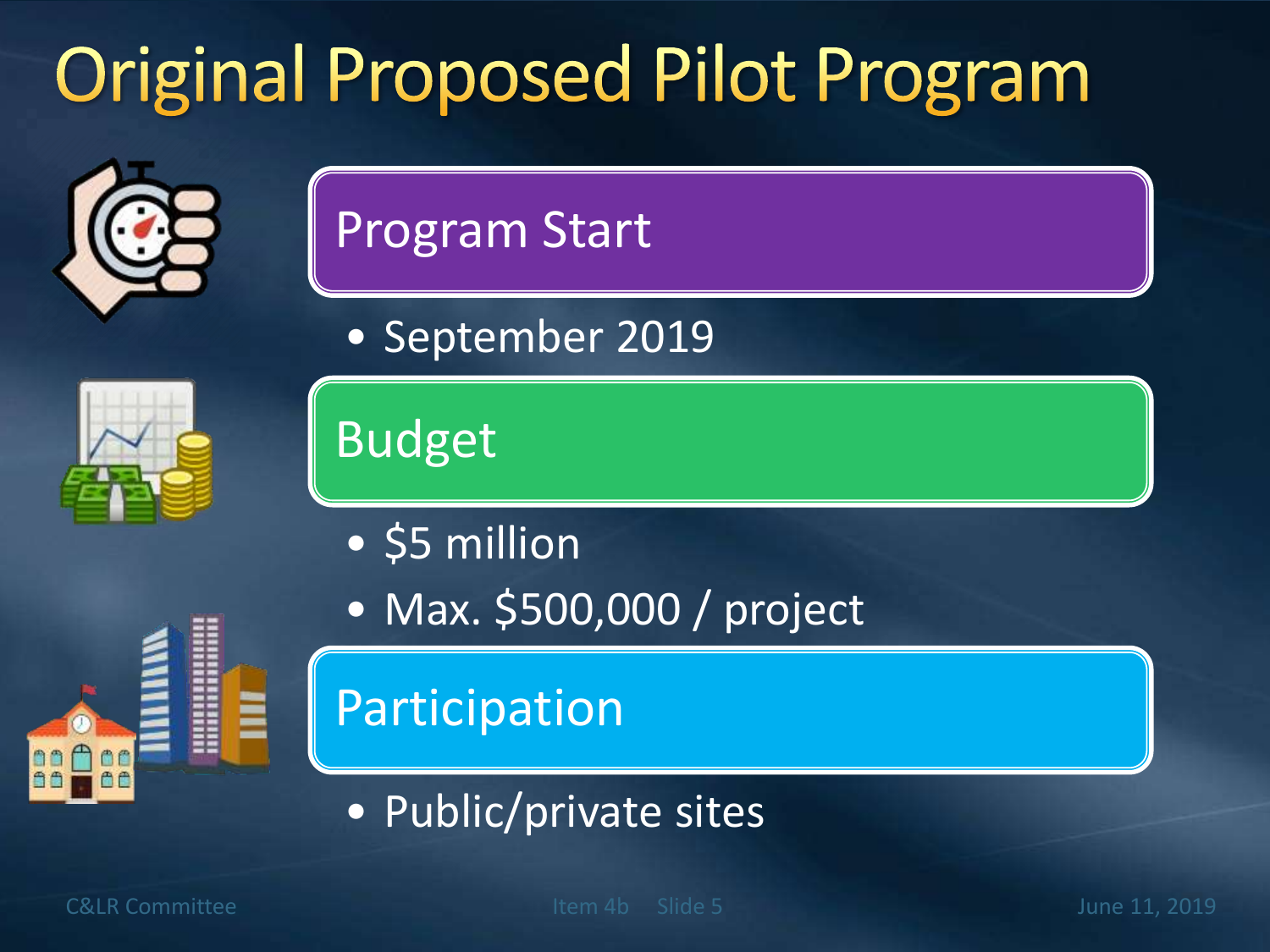### **Feedback**

#### Increase outreach

#### Emphasize existing projects

#### Consider longer monitoring period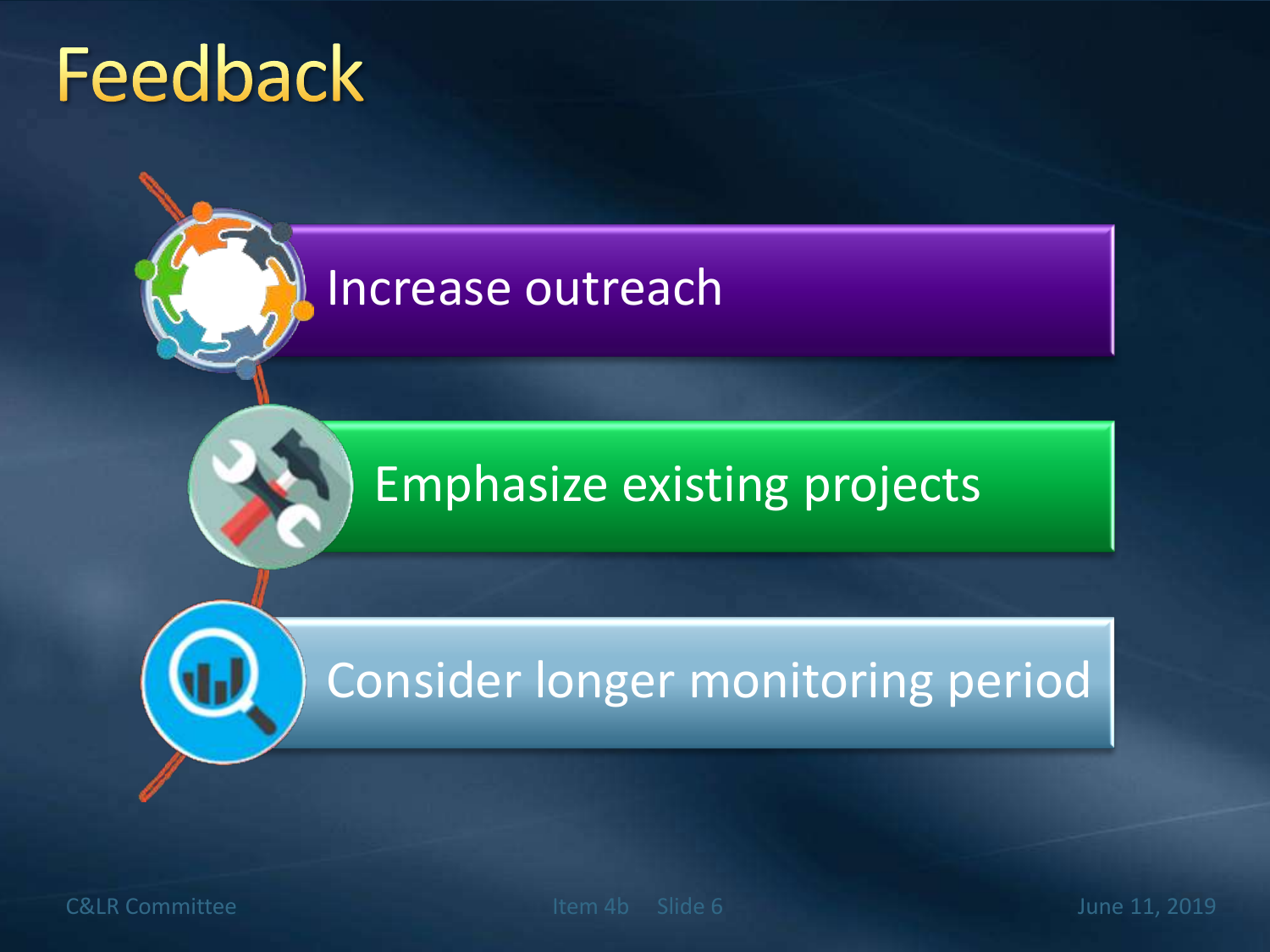# **Proposed Pilot Program**



#### Program Start

• January 2020





• \$5 million

Budget





• Public/private sites

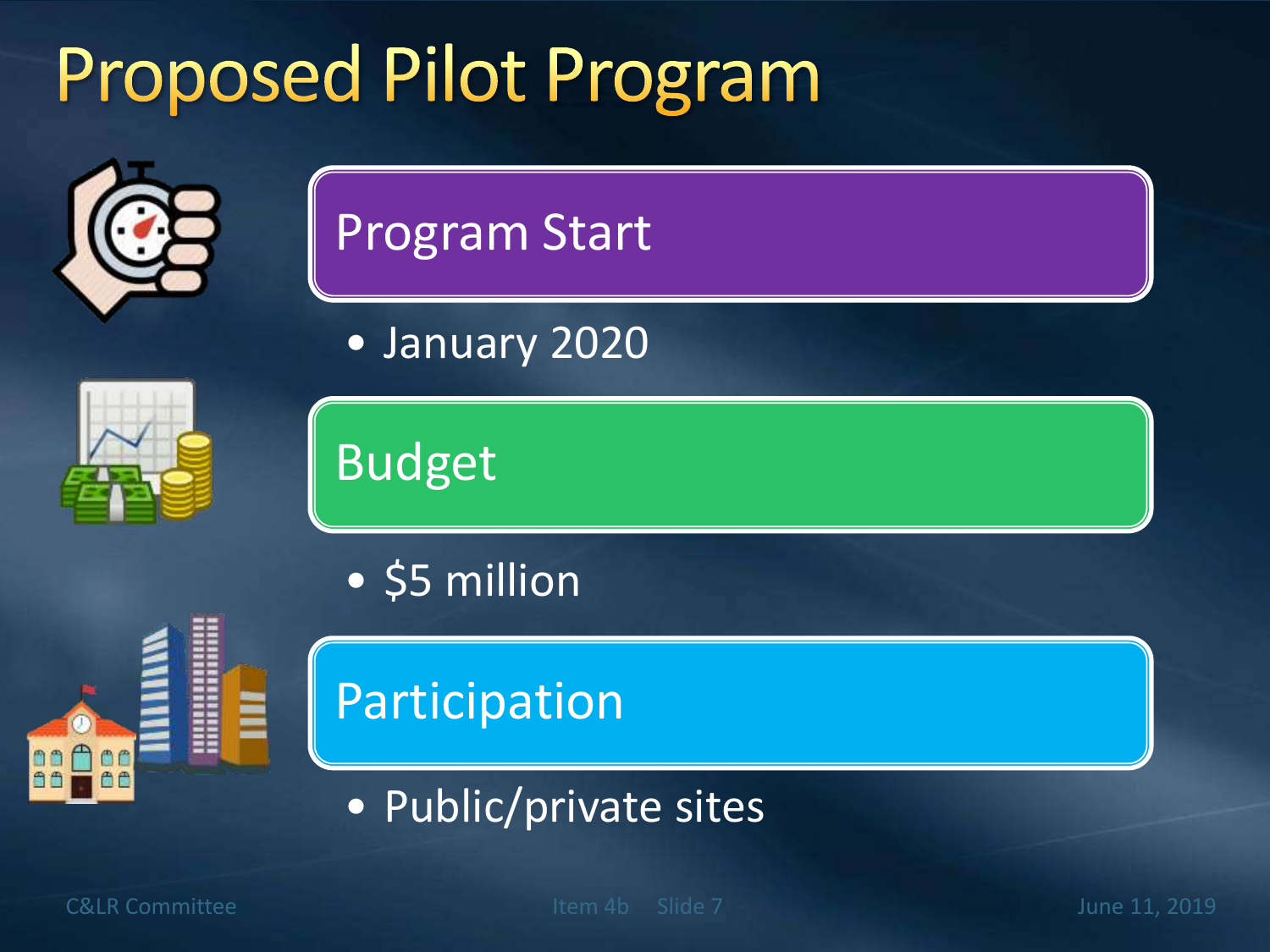## **Proposed Alternative**

#### Phase I

• Retrofit of existing projects

### Phase II • Construction of new projects • Retrofit of existing projects

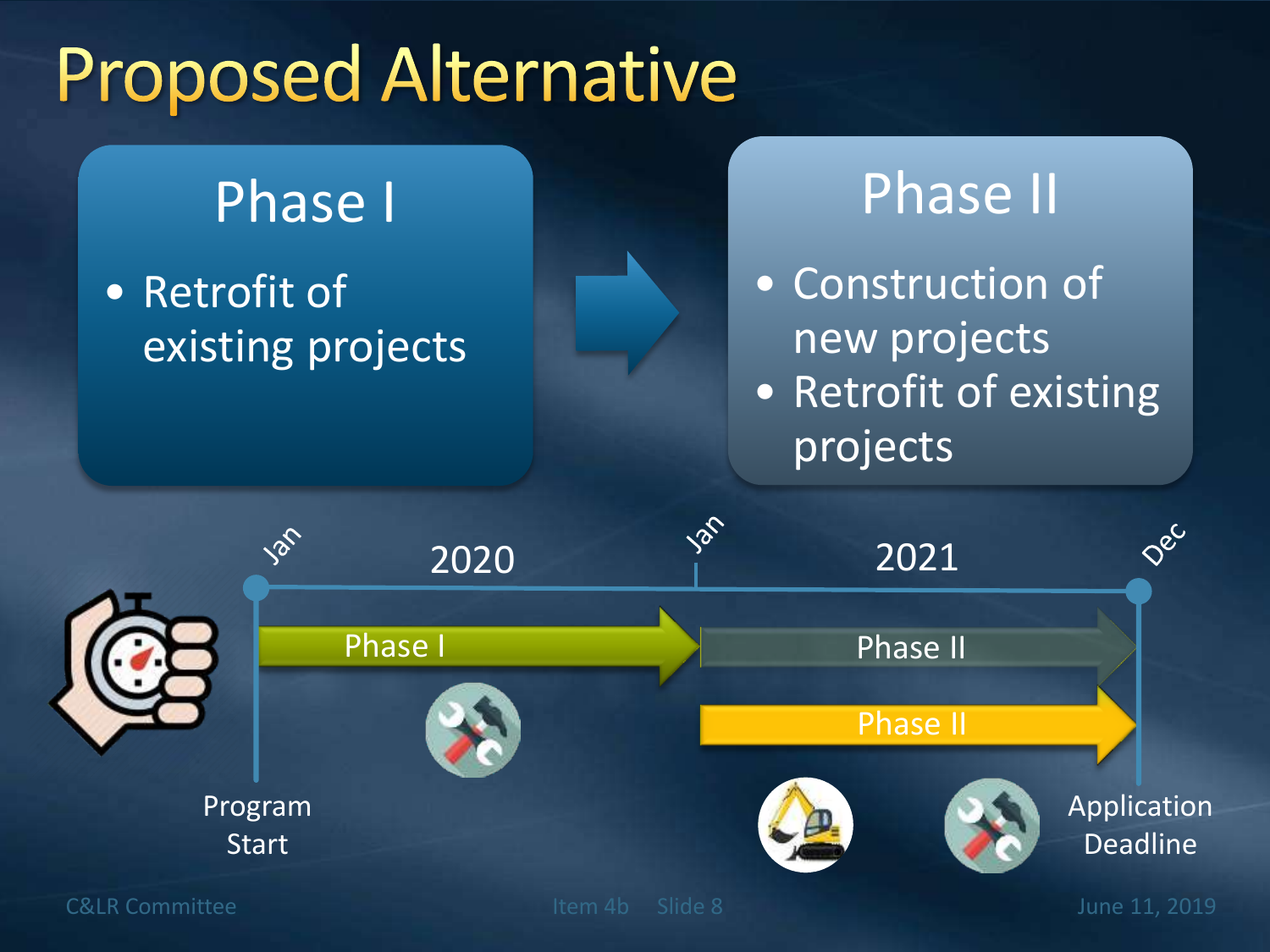### **Proposed Pilot Program Process**



## **Agreement Pretrofit: 1 year**

• New: 2 years **Three years**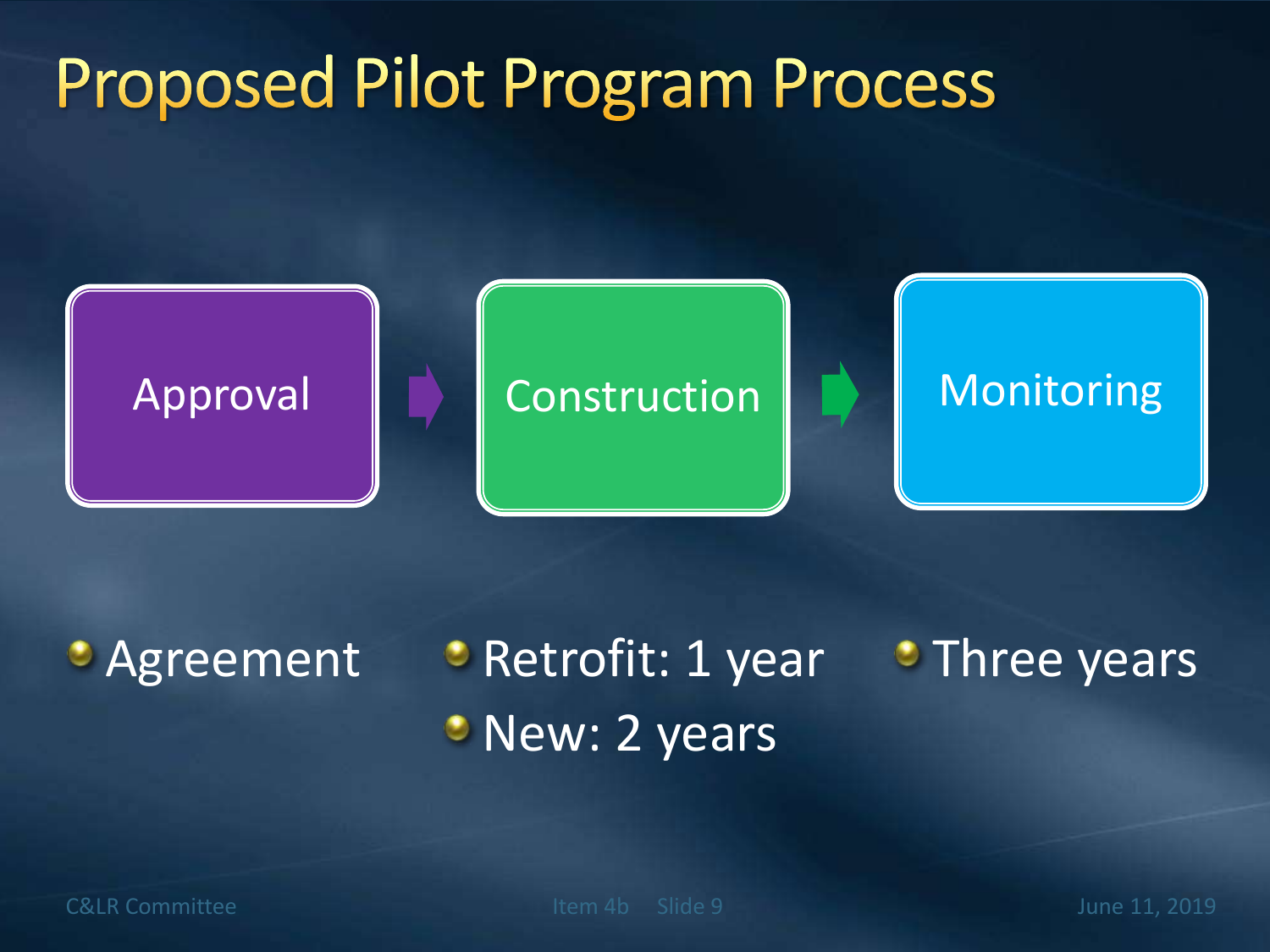### Proposed Funding Structure - Retrofit

#### **Metering**

Up to \$100,000 for eligible costs (e.g. meter, installation, etc.)

### **Monitoring & Reporting** \$20,000/report (at least 3 reports)

#### Capped at \$160,000/project

42

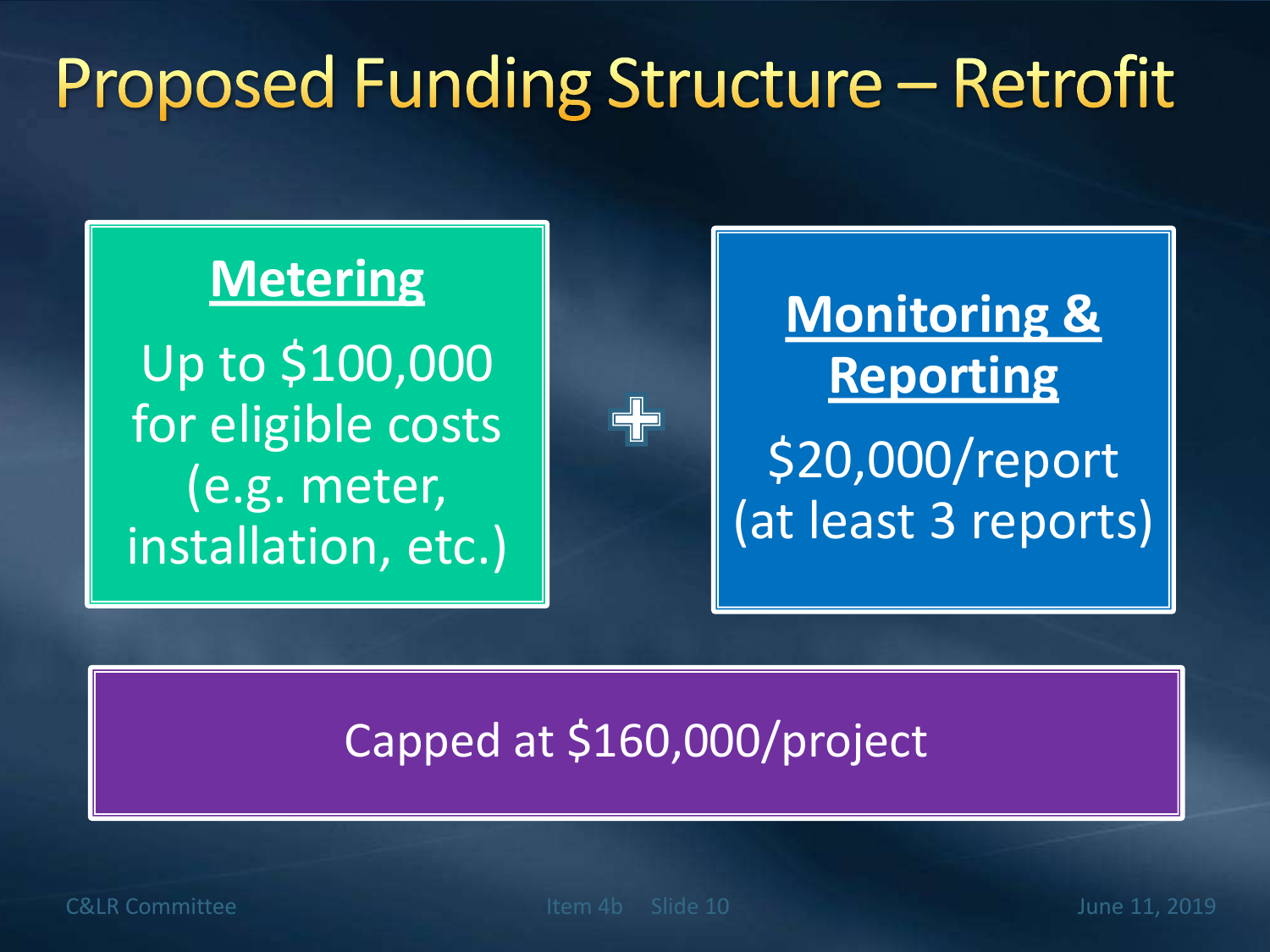### Proposed Funding Structure -**New Projects**

#### **Construction**

Up to 50% of eligible project costs (e.g. construction, metering, etc.)



#### Capped at \$500,000/project

╬

C&LR Committee Item 4b Slide 11 June 11, 2019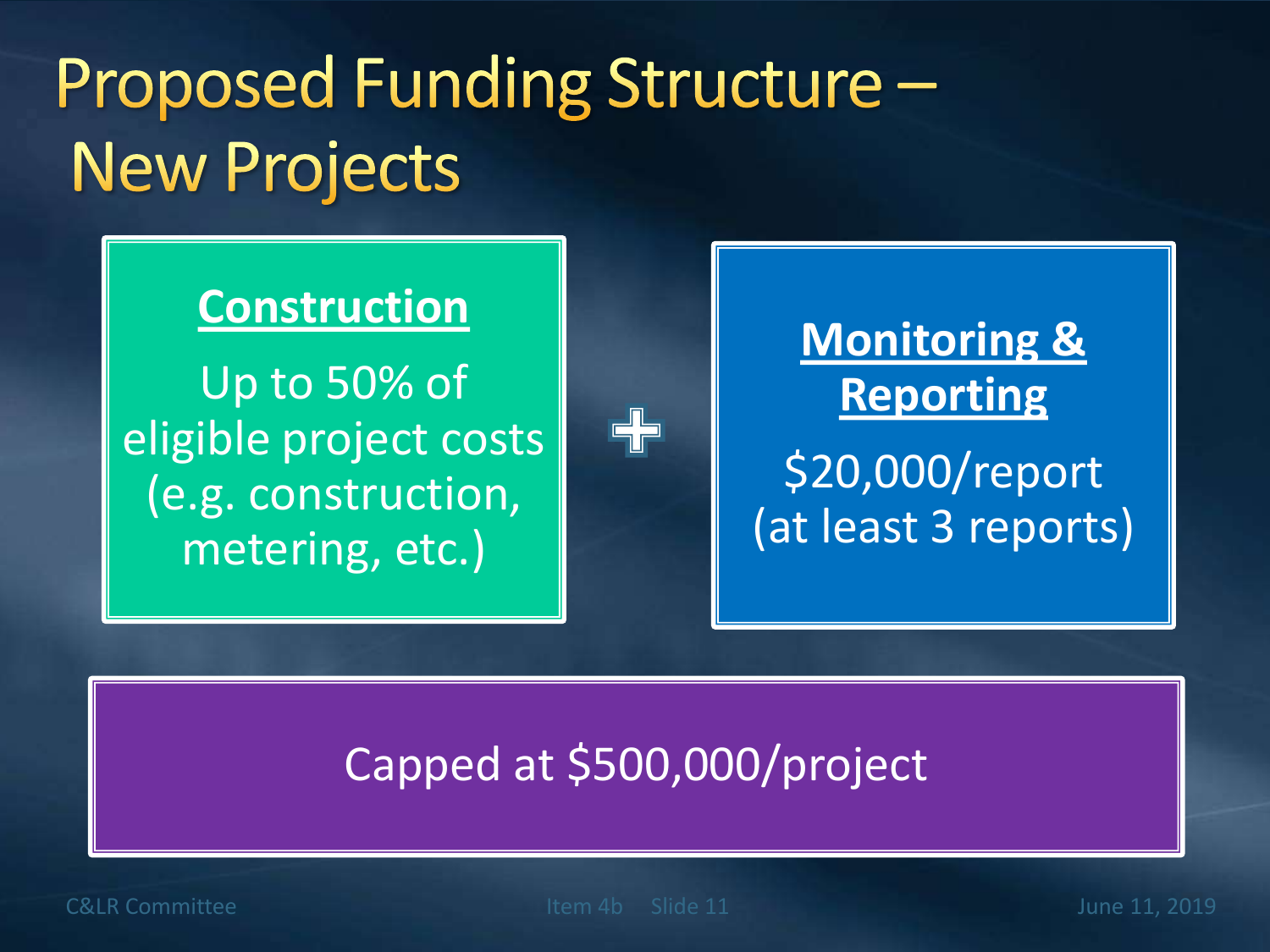### **Next Steps**

**Incorporate feedback from the Committee • Follow up with written information and action** items to WP&S Committee